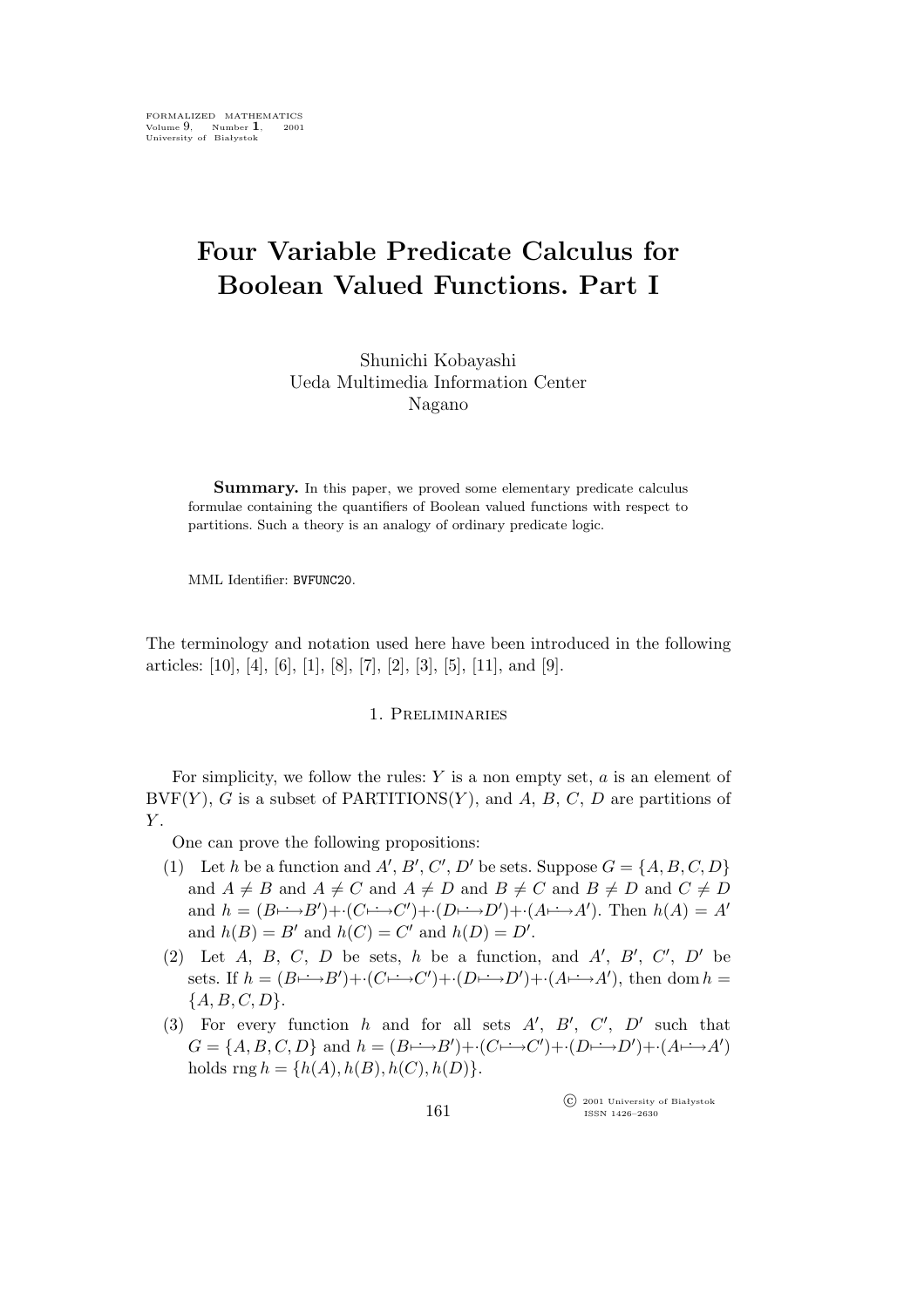## 162 SHUNICHI KOBAYASHI

- (4) Let z, u be elements of Y and h be a function. Suppose G is a coordinate and  $G = \{A, B, C, D\}$  and  $A \neq B$  and  $A \neq C$  and  $A \neq D$  and  $B \neq C$  and  $B \neq D$  and  $C \neq D$ . Then EqClass $(u, B \wedge C \wedge D) \cap$  EqClass $(z, A) \neq \emptyset$ .
- (5) Let z, u be elements of Y. Suppose G is a coordinate and  $G =$  ${A, B, C, D}$  and  $A \neq B$  and  $A \neq C$  and  $A \neq D$  and  $B \neq C$  and  $B \neq D$  and  $C \neq D$  and EqClass( $z, C \wedge D$ ) = EqClass( $u, C \wedge D$ ). Then  $EqClass(u, CompF(A, G)) \cap EqClass(z, CompF(B, G)) \neq \emptyset.$

#### 2. Four Variable Predicate Calculus

Next we state a number of propositions:

- (6) If G is a coordinate and  $G = \{A, B, C, D\}$  and  $A \neq B$  and  $A \neq C$  and  $A \neq D$  and  $B \neq C$  and  $B \neq D$  and  $C \neq D$ , then  $\forall_{\forall_{a,A}G,B} G \in \forall_{\forall_{a,B}G,A} G$ .
- (7) If G is a coordinate and  $G = \{A, B, C, D\}$  and  $A \neq B$  and  $A \neq C$  and  $A \neq D$  and  $B \neq C$  and  $B \neq D$  and  $C \neq D$ , then  $\forall_{\forall_{a,A}G,B}G = \forall_{\forall_{a,B}G,A}G$ .
- (8) If G is a coordinate and  $G = \{A, B, C, D\}$  and  $A \neq B$  and  $A \neq C$  and  $A \neq D$  and  $B \neq C$  and  $B \neq D$  and  $C \neq D$ , then  $\exists_{\forall_{a,A}G,B} G \in \forall_{\exists_{a,B}G,A} G$ .
- (9) If G is a coordinate and  $G = \{A, B, C, D\}$  and  $A \neq B$  and  $A \neq C$  and  $A \neq D$  and  $B \neq C$  and  $B \neq D$  and  $C \neq D$ , then  $\exists_{\exists_{a,B}G,A}G \in \exists_{\exists_{a,A}G,B}G$ .
- (10) If G is a coordinate and  $G = \{A, B, C, D\}$  and  $A \neq B$  and  $A \neq C$  and  $A \neq D$  and  $B \neq C$  and  $B \neq D$  and  $C \neq D$ , then  $\exists_{\exists_{a,B}G,A}G = \exists_{\exists_{a,A}G,B}G$ .
- (11) If G is a coordinate and  $G = \{A, B, C, D\}$  and  $A \neq B$  and  $A \neq C$  and  $A \neq D$  and  $B \neq C$  and  $B \neq D$  and  $C \neq D$ , then  $\forall_{\forall_{a} A} G \in \exists_{\forall_{a} B} G \in \exists_{\forall_{a} B} G$ .
- (12) If G is a coordinate and  $G = \{A, B, C, D\}$  and  $A \neq B$  and  $A \neq C$  and  $A \neq D$  and  $B \neq C$  and  $B \neq D$  and  $C \neq D$ , then  $\forall \forall a \in A, B, G \in \exists \exists a \in B, G, A, G$ .
- (13) If G is a coordinate and  $G = \{A, B, C, D\}$  and  $A \neq B$  and  $A \neq C$  and  $A \neq D$  and  $B \neq C$  and  $B \neq D$  and  $C \neq D$ , then  $\forall_{\forall_{a,A}} G, B G \in \forall_{\exists_{a,B}} G, A G$ .
- (14) If G is a coordinate and  $G = \{A, B, C, D\}$  and  $A \neq B$  and  $A \neq C$ and  $A \neq D$  and  $B \neq C$  and  $B \neq D$  and  $C \neq D$ , then  $\exists_{\neg \forall_{a} A} G, B G \subseteq$ *∃∃¬*a,BG,AG.
- (15) If G is a coordinate and  $G = \{A, B, C, D\}$  and  $A \neq B$  and  $A \neq C$ and  $A \neq D$  and  $B \neq C$  and  $B \neq D$  and  $C \neq D$ , then  $\neg \forall \forall a \in A \subseteq B$ *∃¬∀*a,BG,AG.
- (16) If G is a coordinate and  $G = \{A, B, C, D\}$  and  $A \neq B$  and  $A \neq C$ and  $A \neq D$  and  $B \neq C$  and  $B \neq D$  and  $C \neq D$ , then  $\forall_{\neg \forall_{a} A} G B G \subseteq$ *∃∃¬*a,BG,AG.
- (17) If G is a coordinate and  $G = \{A, B, C, D\}$  and  $A \neq B$  and  $A \neq C$ and  $A \neq D$  and  $B \neq C$  and  $B \neq D$  and  $C \neq D$ , then  $\neg \forall \forall a \in A \subseteq B$ *∃∃¬*a,BG,AG.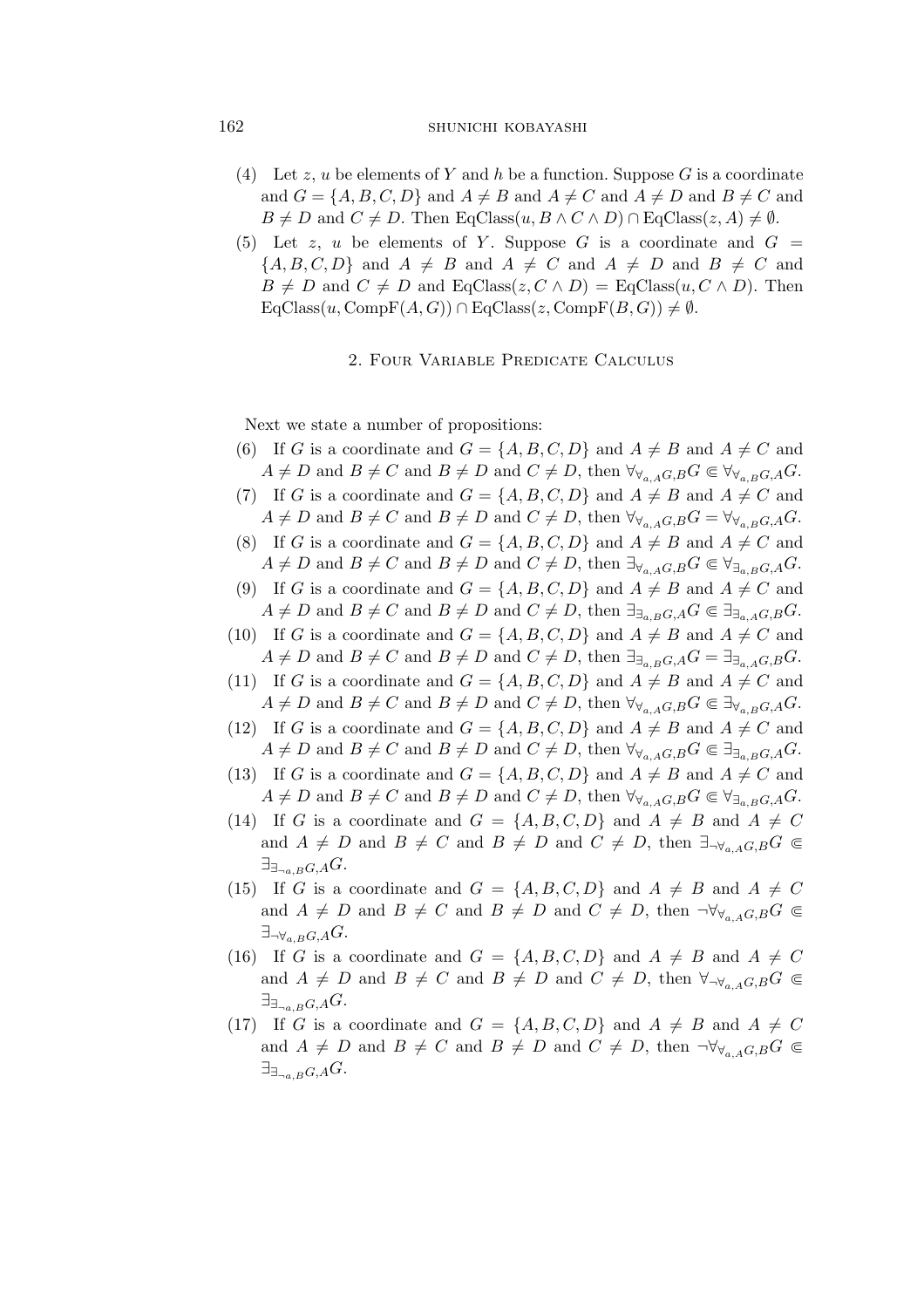- (18) If G is a coordinate and  $G = \{A, B, C, D\}$  and  $A \neq B$  and  $A \neq C$ and  $A \neq D$  and  $B \neq C$  and  $B \neq D$  and  $C \neq D$ , then  $\forall_{\neg \forall_{a} A} G, B^C \in$ *¬∀∀*a,BG,AG.
- (19) If G is a coordinate and  $G = \{A, B, C, D\}$  and  $A \neq B$  and  $A \neq C$ and  $A \neq D$  and  $B \neq C$  and  $B \neq D$  and  $C \neq D$ , then  $\forall_{\exists_{\neg a \in A}G,B}G \subseteq$ *¬∀∀*a,BG,AG.
- (20) If G is a coordinate and  $G = \{A, B, C, D\}$  and  $A \neq B$  and  $A \neq C$ and  $A \neq D$  and  $B \neq C$  and  $B \neq D$  and  $C \neq D$ , then  $\exists_{\neg \forall_{a} A} G, B^C \in$  $\neg \forall_{\forall_{a,B}G,A} G.$
- (21) If G is a coordinate and  $G = \{A, B, C, D\}$  and  $A \neq B$  and  $A \neq C$ and  $A \neq D$  and  $B \neq C$  and  $B \neq D$  and  $C \neq D$ , then  $\exists y_{\neg a}$ ,  $\exists G$ ,  $\in$  $\neg \forall_{\forall_{a,B}G,A} G.$
- (22) If G is a coordinate and  $G = \{A, B, C, D\}$  and  $A \neq B$  and  $A \neq C$ and  $A \neq D$  and  $B \neq C$  and  $B \neq D$  and  $C \neq D$ , then  $\exists_{\neg \exists_{a \in A} G, B} G \subseteq$ *¬∀∀*a,BG,AG.
- (23) If G is a coordinate and  $G = \{A, B, C, D\}$  and  $A \neq B$  and  $A \neq C$ and  $A \neq D$  and  $B \neq C$  and  $B \neq D$  and  $C \neq D$ , then  $\exists_{\exists_{\neg a \in A}G,B}G \subseteq$ *¬∀∀*a,BG,AG.
- (24) If G is a coordinate and  $G = \{A, B, C, D\}$  and  $A \neq B$  and  $A \neq C$ and  $A \neq D$  and  $B \neq C$  and  $B \neq D$  and  $C \neq D$ , then  $\neg \forall \exists a \in A \subseteq B$ *¬∃∀*a,BG,AG.
- (25) If G is a coordinate and  $G = \{A, B, C, D\}$  and  $A \neq B$  and  $A \neq C$ and  $A \neq D$  and  $B \neq C$  and  $B \neq D$  and  $C \neq D$ , then  $\neg \exists \exists_{A \in A} G, B \in \mathcal{C}$ *¬∃∀*a,BG,AG.
- (26) If G is a coordinate and  $G = \{A, B, C, D\}$  and  $A \neq C$  and  $A \neq D$  and  $B \neq C$  and  $B \neq D$  and  $C \neq D$ , then  $\neg \exists_{\exists_{a,A}G,B} G \in \neg \exists_{\exists_{a,B}G,A} G$ .
- (27) If G is a coordinate and  $G = \{A, B, C, D\}$  and  $A \neq C$  and  $A \neq D$  and  $B \neq C$  and  $B \neq D$  and  $C \neq D$ , then  $\neg \forall_{\forall_{a,A}G,B} G \in \neg \forall_{\forall_{a,B}G,A} G$ .
- (28) If G is a coordinate and  $G = \{A, B, C, D\}$  and  $A \neq B$  and  $A \neq C$ and  $A \neq D$  and  $B \neq C$  and  $B \neq D$  and  $C \neq D$ , then  $\neg \exists \forall_{a,A} G, B \in \mathcal{C}$ *¬∀∀*a,BG,AG.
- (29) If G is a coordinate and  $G = \{A, B, C, D\}$  and  $A \neq B$  and  $A \neq C$ and  $A \neq D$  and  $B \neq C$  and  $B \neq D$  and  $C \neq D$ , then  $\neg \forall \exists a \in A \cap G \subseteq$ *¬∀∀*a,BG,AG.
- (30) If G is a coordinate and  $G = \{A, B, C, D\}$  and  $A \neq B$  and  $A \neq C$ and  $A \neq D$  and  $B \neq C$  and  $B \neq D$  and  $C \neq D$ , then  $\neg \exists_{\exists_{a} A G, B} G \subseteq$ *¬∀∀*a,BG,AG.
- (31) If G is a coordinate and  $G = \{A, B, C, D\}$  and  $A \neq B$  and  $A \neq C$ and  $A \neq D$  and  $B \neq C$  and  $B \neq D$  and  $C \neq D$ , then  $\neg \exists \forall a \in A \subseteq B$ *∃¬∀*a,BG,AG.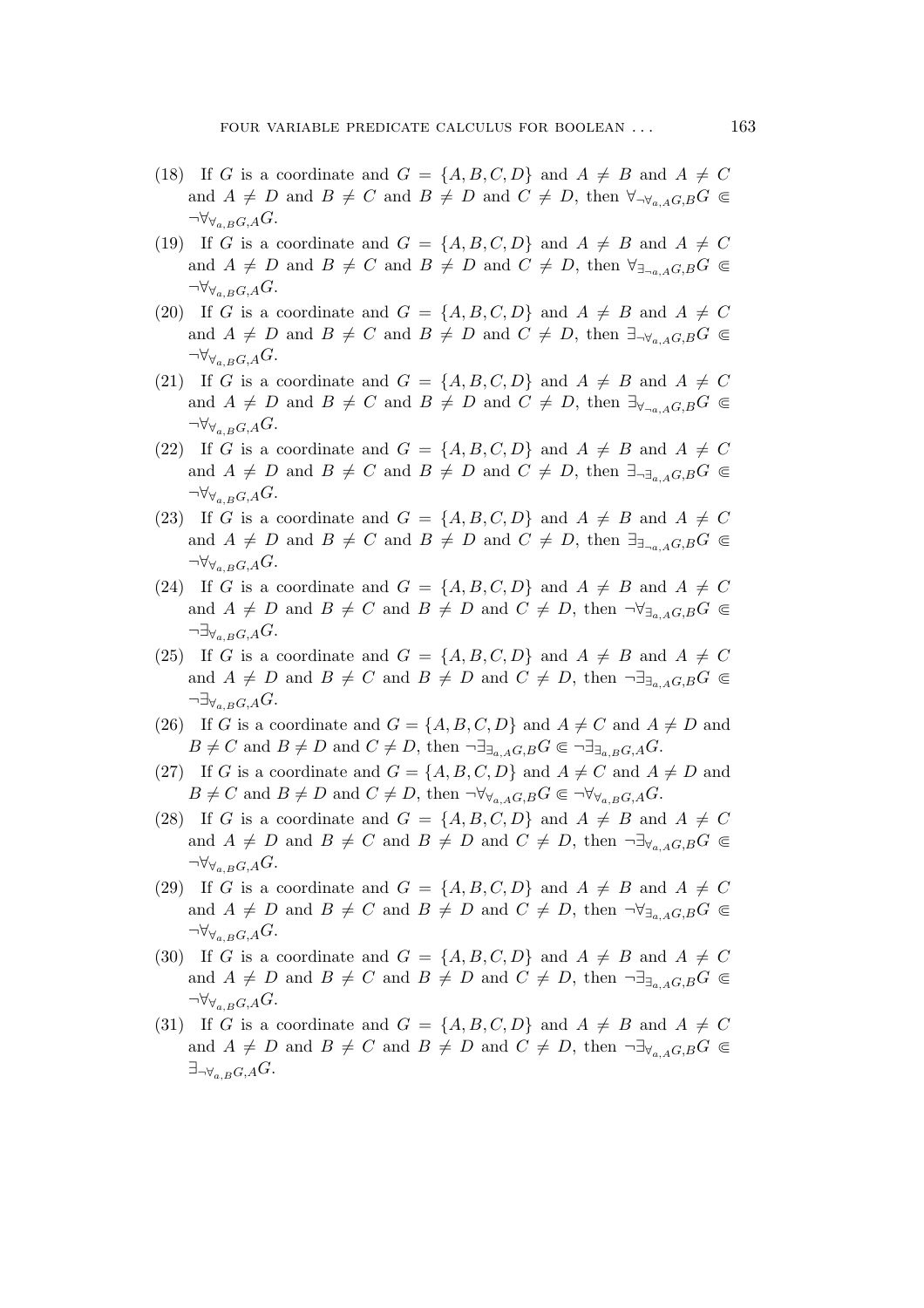### 164 SHUNICHI KOBAYASHI

- (32) If G is a coordinate and  $G = \{A, B, C, D\}$  and  $A \neq B$  and  $A \neq C$ and  $A \neq D$  and  $B \neq C$  and  $B \neq D$  and  $C \neq D$ , then  $\neg \forall \exists a \in A \subseteq B$ *∃¬∀*a,BG,AG.
- (33) If G is a coordinate and  $G = \{A, B, C, D\}$  and  $A \neq B$  and  $A \neq C$ and  $A \neq D$  and  $B \neq C$  and  $B \neq D$  and  $C \neq D$ , then  $\neg \exists \exists a \in A \cap G \subseteq$ *∃¬∀*a,BG,AG.
- (34) If G is a coordinate and  $G = \{A, B, C, D\}$  and  $A \neq B$  and  $A \neq C$ and  $A \neq D$  and  $B \neq C$  and  $B \neq D$  and  $C \neq D$ , then  $\neg \forall \exists_{a,A} G, B \in \mathcal{C}$ *∀¬∀*a,BG,AG.
- (35) If G is a coordinate and  $G = \{A, B, C, D\}$  and  $A \neq B$  and  $A \neq C$ and  $A \neq D$  and  $B \neq C$  and  $B \neq D$  and  $C \neq D$ , then  $\neg \exists_{\exists_{a} A} G, B G \subseteq$ *∀¬∀*a,BG,AG.
- (36) If G is a coordinate and  $G = \{A, B, C, D\}$  and  $A \neq B$  and  $A \neq C$ and  $A \neq D$  and  $B \neq C$  and  $B \neq D$  and  $C \neq D$ , then  $\neg \exists \exists a \in G, B \subseteq C$ *∃¬∃*a,BG,AG.
- (37) If G is a coordinate and  $G = \{A, B, C, D\}$  and  $A \neq B$  and  $A \neq C$ and  $A \neq D$  and  $B \neq C$  and  $B \neq D$  and  $C \neq D$ , then  $\neg \exists \exists_{a \in A} G, B \subseteq C$ *∀¬∃*a,BG,AG.
- (38) If G is a coordinate and  $G = \{A, B, C, D\}$  and  $A \neq B$  and  $A \neq C$ and  $A \neq D$  and  $B \neq C$  and  $B \neq D$  and  $C \neq D$ , then  $\neg \forall \exists a \in G, B$ *∃∃¬*a,BG,AG.
- (39) If G is a coordinate and  $G = \{A, B, C, D\}$  and  $A \neq B$  and  $A \neq C$ and  $A \neq D$  and  $B \neq C$  and  $B \neq D$  and  $C \neq D$ , then  $\neg \exists \exists a \in A \cap B$ *∃∃¬*a,BG,AG.
- (40) If G is a coordinate and  $G = \{A, B, C, D\}$  and  $A \neq B$  and  $A \neq C$ and  $A \neq D$  and  $B \neq C$  and  $B \neq D$  and  $C \neq D$ , then  $\neg \forall \exists a \in A \cap G \subseteq$ *∀∃¬*a,BG,AG.
- (41) If G is a coordinate and  $G = \{A, B, C, D\}$  and  $A \neq B$  and  $A \neq C$ and  $A \neq D$  and  $B \neq C$  and  $B \neq D$  and  $C \neq D$ , then  $\neg \exists_{\exists_a A G, B} G \in$ *∀∃¬*a,BG,AG.

#### **REFERENCES**

- [1] Czesław Byliński. A classical first order language. *Formalized Mathematics*, 1(**4**):669–676, 1990.
- [2] Czesław Byliński. Functions and their basic properties. *Formalized Mathematics*, 1(**1**):55– 65, 1990.
- [3] Czesław Byliński. The modification of a function by a function and the iteration of the composition of a function. *Formalized Mathematics*, 1(**3**):521–527, 1990.
- [4] Shunichi Kobayashi and Kui Jia. A theory of Boolean valued functions and partitions. *Formalized Mathematics*, 7(**2**):249–254, 1998.
- [5] Shunichi Kobayashi and Kui Jia. A theory of partitions. Part I. *Formalized Mathematics*, 7(**2**):243–247, 1998.
- [6] Shunichi Kobayashi and Yatsuka Nakamura. A theory of Boolean valued functions and quantifiers with respect to partitions. *Formalized Mathematics*, 7(**2**):307–312, 1998.